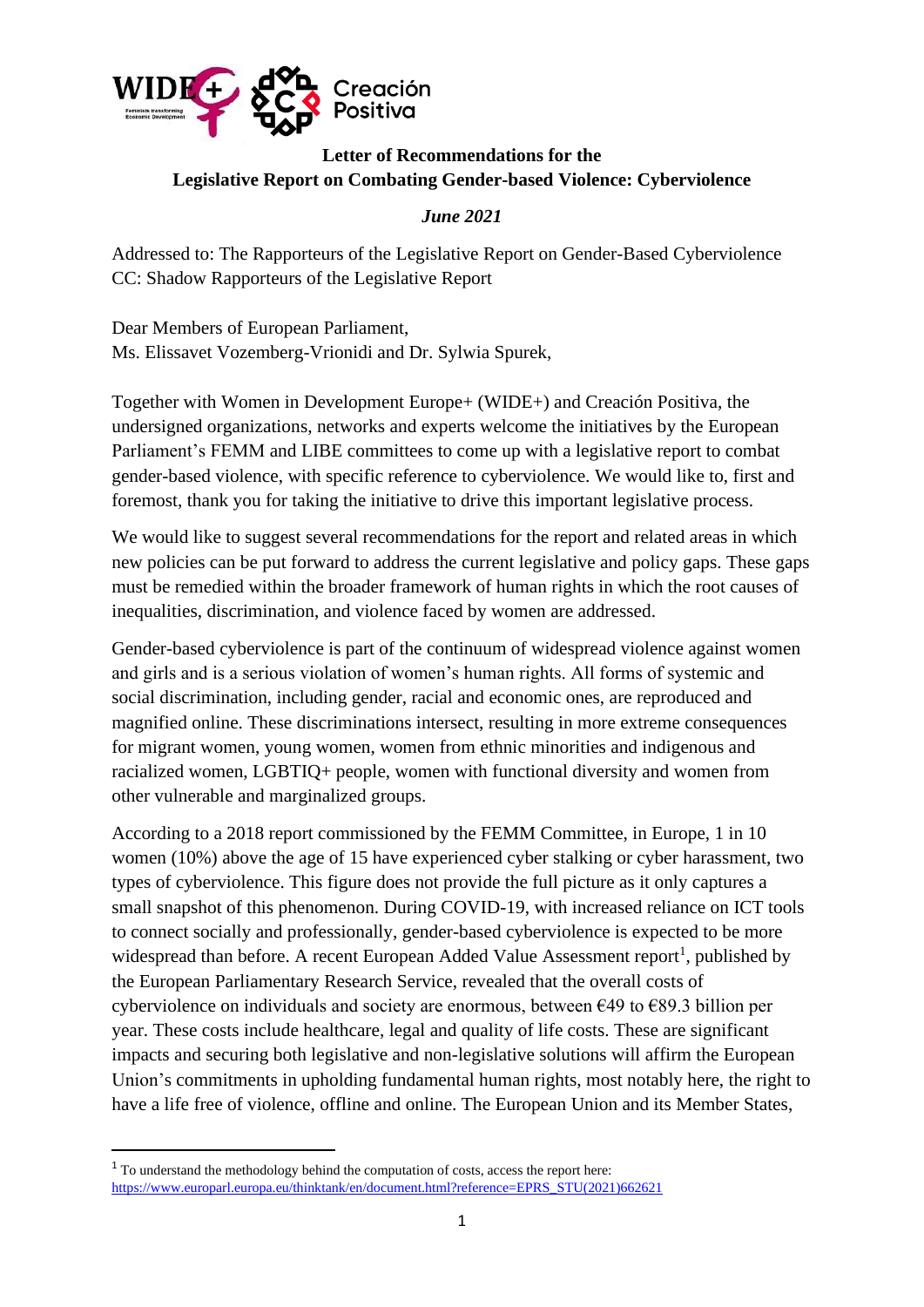

as well as its future members, have an obligation to protect women's human rights under the EU Charter of Fundamental Rights. As such, here are our recommendations.

### **The draft legislative report to Combat Gender-based Cyberviolence should:**

- Provide a **specific and comprehensive definition of gender-based cyberviolence** that can capture the scope, extent, types, gendered and intersectional nature of this form of violence. This is imperative as this definition can form a consistent legal basis for laws and policies of not just the EU, but for its Member States, and also those that are in pre-assessing process. One of the most comprehensive definitions has been provided through the UN report by the Special Rapporteur on violence against women<sup>2</sup> presented to the Human Rights Council in 2018. In this report, online genderbased violence is defined as "*any act of gender-based violence against women that is committed, assisted or aggravated in part or fully by the use of ICT, such as mobile phones and smartphones, the Internet, social media platforms or email, against a woman because she is a woman, or affects women disproportionately*." This definition explicitly focuses on the gendered nature of cyberviolence which is crucial to include. Any definition adopted by the EU needs to also emphasise that online violence is part of the gender-based violence continuum and must seek to avoid creating a division between offline and online spaces.
- Include recommendations to **amend Article 83(1) of the TFEU<sup>3</sup>** to not only add gender-based violence on the list of EU-recognised crimes, but also the inclusion of gender-based cyberviolence to this list. This is necessary in order to prohibit and criminalize **all** forms of gender-based violence.
- Emphasize **the need for the EU to accede to the Istanbul Convention**, despite blocking attempts from certain Member States. The Istanbul Convention remains the most comprehensive framework to combat ALL forms of gender-based violence, including cyberviolence, and has specific references to protect migrant and refugee women's rights (Article 4). Considering the surge of violence, both offline and online, against women during the pandemic, this accession process has to be prioritized, as it ensures harmonization of laws and cooperation amongst Member States, especially since cyberviolence crimes are not limited by borders and jurisdiction of states. Ensure that the Istanbul Convention provisions are brought to the local level, so that local policies also address cyberviolence. The Istanbul Convention also obliges the private sector to commit to eliminating both discrimination and gender-based violence (Article 17), hence it remains particularly relevant in the discussion of cyberviolence and the role of the information and communication, technology sector and the media, in its prevention.

<sup>2</sup> To read the full report go to: http://undocs.org/A/HRC/38/47

<sup>3</sup> Article 83 of the TFEU can be read here: https://eur-lex.europa.eu/legal-content/EN/TXT/?uri=CELEX%3A12008E083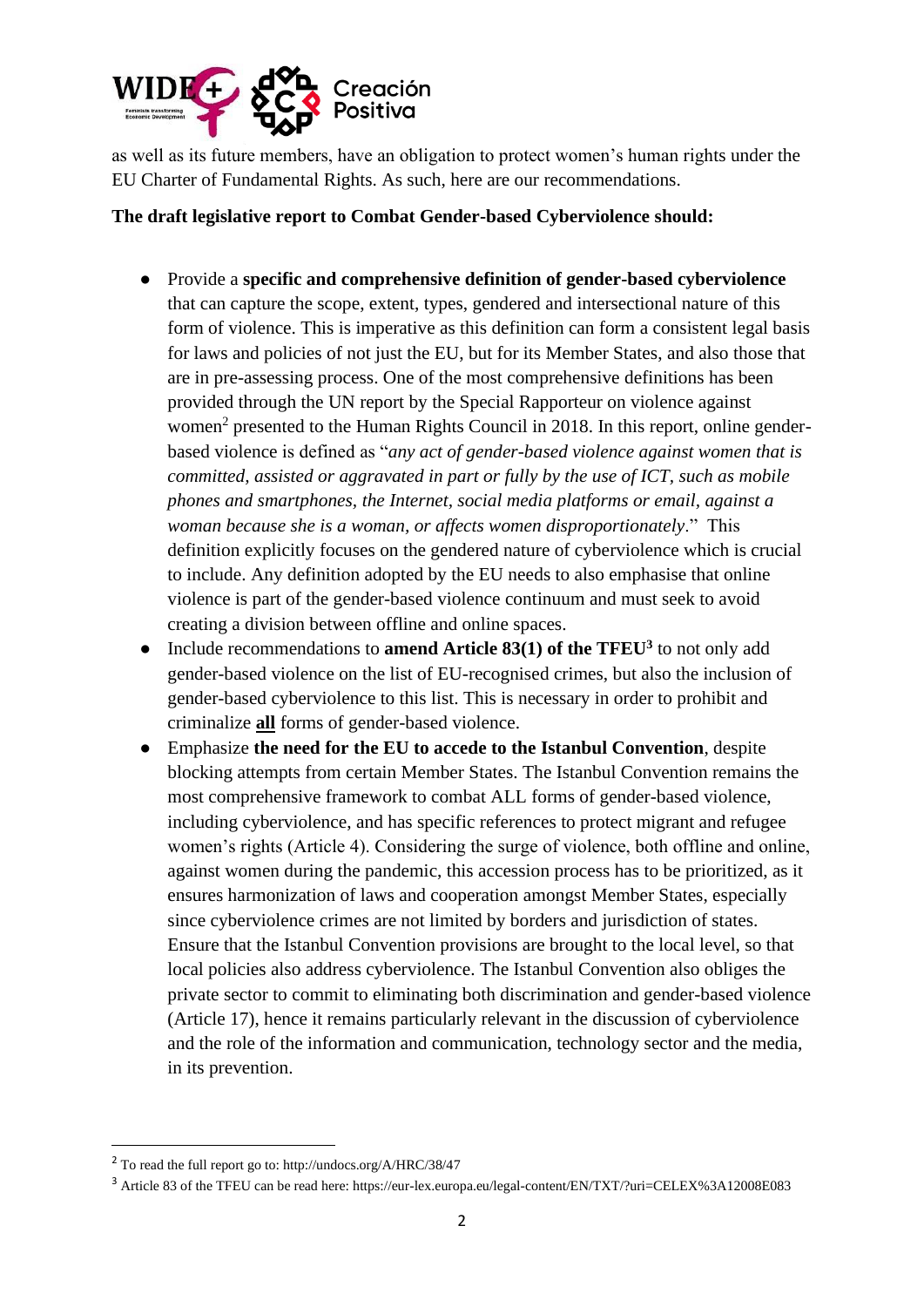

- Consider the principle of **due diligence** not only to investigate, sanction and provide reparation for acts of gender-based cyberviolence, and to particularly focus on prevention.
- Emphasize the need for support services to be available to all women victims of cyberviolence.
- Ensure that all legislative and non-legislative measures prevent re-traumatization and stigmatization of women victims of cyberviolence.
- Extend all legislative and non-legislative action to pre-accession states<sup>4</sup>.
- Ensure that it also **refers to relevant EU regulations such as the Victims' Rights Directive**<sup>5</sup> which establishes minimum standards on the rights, support and protection of victims of any crime. Moreover, it is the most relevant directive related to data collection on gender-based violence (Paragraph 64 and Article 28). There is an urgent need to collect and publish large-scale data that is disaggregated by gender, race, and other relevant categories, to map the extent and types of gender-based cyberviolence. Collection of data around cyberviolence can be added to existing efforts by Eurostat and EIGE which are currently conducting research on gender-based violence<sup>6</sup>.
- **Consider other core international human rights instruments**, such as the CEDAW Committee's General Recommendation number  $35<sup>7</sup>$  that clearly outlines how the Convention is applicable to violence against women in technology-mediated environments.
- Adopt a gender-sensitive and intersectional approach when drafting regulation and policies as **gender-based violence disproportionately impacts migrant women, young women, women from ethnic minorities and indigenous and racialized women, LGBTIQ+ people, women with functional diversity and women from other vulnerable and marginalized groups**. This is crucial, for instance, to allow victims of violence to report and receive culturally sensitive support in different languages or ensuring that people with disabilities are protected from cyberviolence.
- **Include policy action that also works towards rehabilitation** of perpetrators to prevent repeat offences, and to shift behaviour and mindset away from violence. Consider community-based, restorative, and transformative justice approaches which are crucial to stopping the cycle of harm, often perpetuated by the penal and legal systems.
- At the same time, there needs to be more efforts towards prevention and education to address the root causes of gender-based violence. Subjects like gender equality, digital citizenship and digital safety should be mainstreamed into education systems so that younger generations can engage in digital spaces safely.

<sup>&</sup>lt;sup>4</sup> Read the joint statement of women-human rights activists from the Balkan region toward gender-based violence on the Internet: http://www.atina.org.rs/en/joint-statement-women-human-rights-activists-balkan-region-toward-gender-basedviolence-internet

<sup>5</sup> To read the full text of the directive go to: eur-lex.europa.eu/legal-content/EN/TXT/?uri=CELEX:32012L0029

<sup>6</sup> https://eige.europa.eu/gender-equality-index/2020/domain/violence

<sup>7</sup> To read more on the General Recommendation No. 35:

https://tbinternet.ohchr.org/\_layouts/15/treatybodyexternal/Download.aspx?symbolno=CEDAW/C/GC/35&Lang=en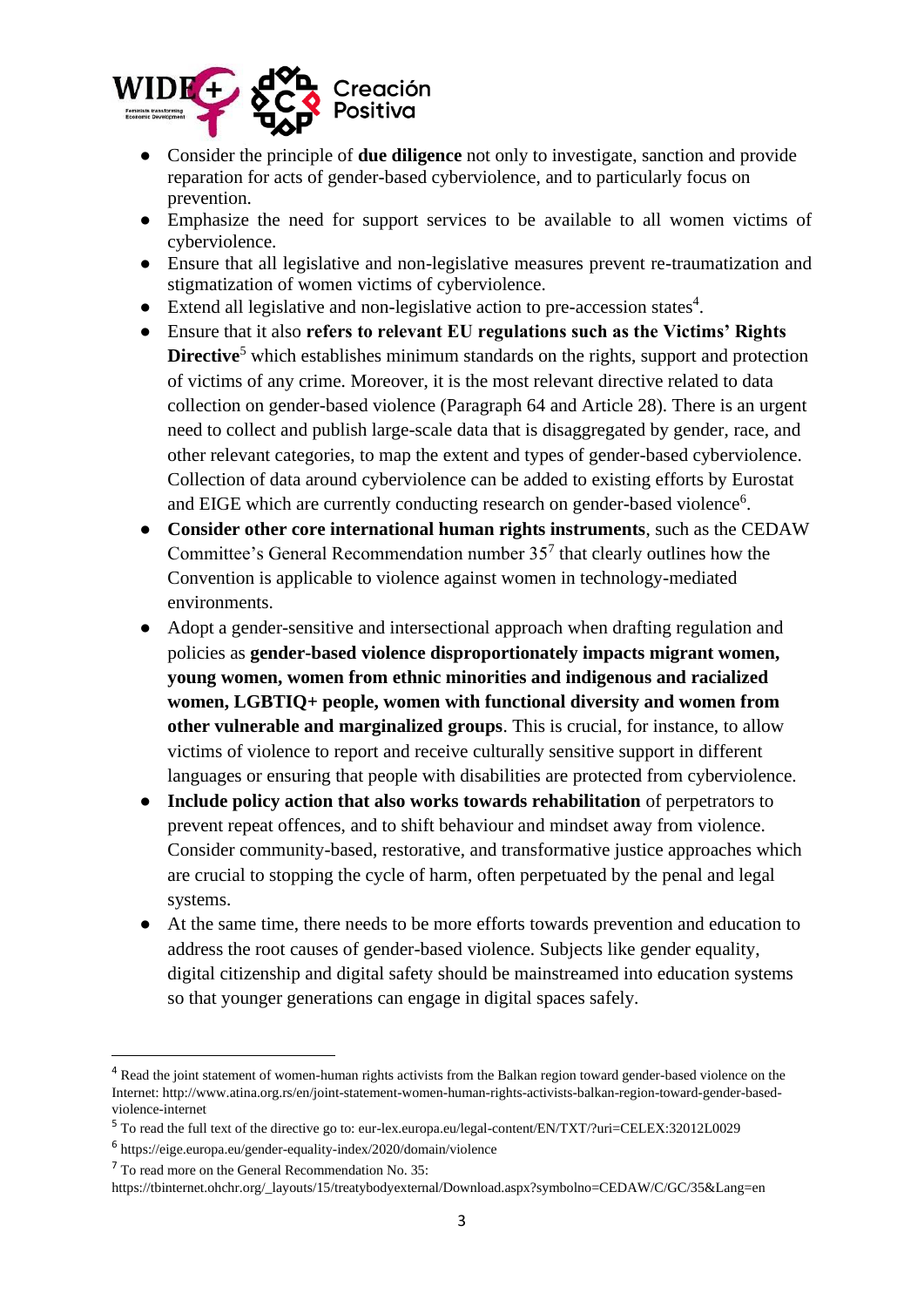

- Provide recommendations, as a non-legislative option, **to increase funding and partnership with women, migrant women-led, and other civil society organizations** to combat gender-based violence online and offline. Funding to counter gender-based violence through existing programmes like the Daphne strand under the Citizens, Equality, Rights and Values (CERV) programme needs to be increased. Funding is necessary to acknowledge and support the important work that these organizations do in responding to all forms of gender-based violence. Yet they remain under-funded. Women-led civil society groups have raised concerns around the reduction of funds under this programme, on top of complex processes to access these funds. Furthermore, public consultations must be carried out with these organizations as they provide specific support services to women victims of genderbased violence, including cyberviolence, and they collect relevant data and qualitative information on the occurrence and impact of gender-based cyberviolence. At the same time, they provide a feminist, human-rights centred perspective in responding to the phenomenon.
- Introduce gender-based cyberviolence preventive measures into schools as these behaviours and actions are prevalent even at early ages. Schools can organize "cyberviolence free networks" for students, parents and teachers.

#### **Policy coherence with the Digital Services Act package:**

- Overall, efforts to counter gender-based cyberviolence must actively involve and engage Internet intermediaries (search engines, social media platforms, internet service providers). Given that the legislative process of the Digital Services Act package is currently underway, the legislative report proposed by the FEMM and LIBE committees must ensure that there is coherence with the package.
- While this letter welcomes and supports the proposed legislation tools under the Digital Services Act package in demanding greater accountability from Internet intermediaries for content on their platforms, **there needs to be a more specific reference to gender-based cyberviolence in the package**. The legislative report should highlight this gap in the Digital Services Act package and therefore recommend the use of its proposed definition of 'gender-based cyberviolence' within the package.
- Internet intermediaries must acknowledge that the digital space, where there is a high degree of social interactions and exchanges, is a public space. Therefore, **fundamental human rights have to be protected above other priorities**. While freedom to express is a human right, hate speech cannot be protected under this right. The legislative report should also propose that self-regulatory mechanisms like the EU Code of Conduct<sup>8</sup> should be made mandatory under the Digital Services Act package, as there is currently insufficient participation by Internet intermediaries.

<sup>8</sup> To read more about The EU Code of Conduct, go to: https://ec.europa.eu/info/policies/justice-and-fundamentalrights/combatting-discrimination/racism-and-xenophobia/eu-code-conduct-countering-illegal-hate-speech-online\_en